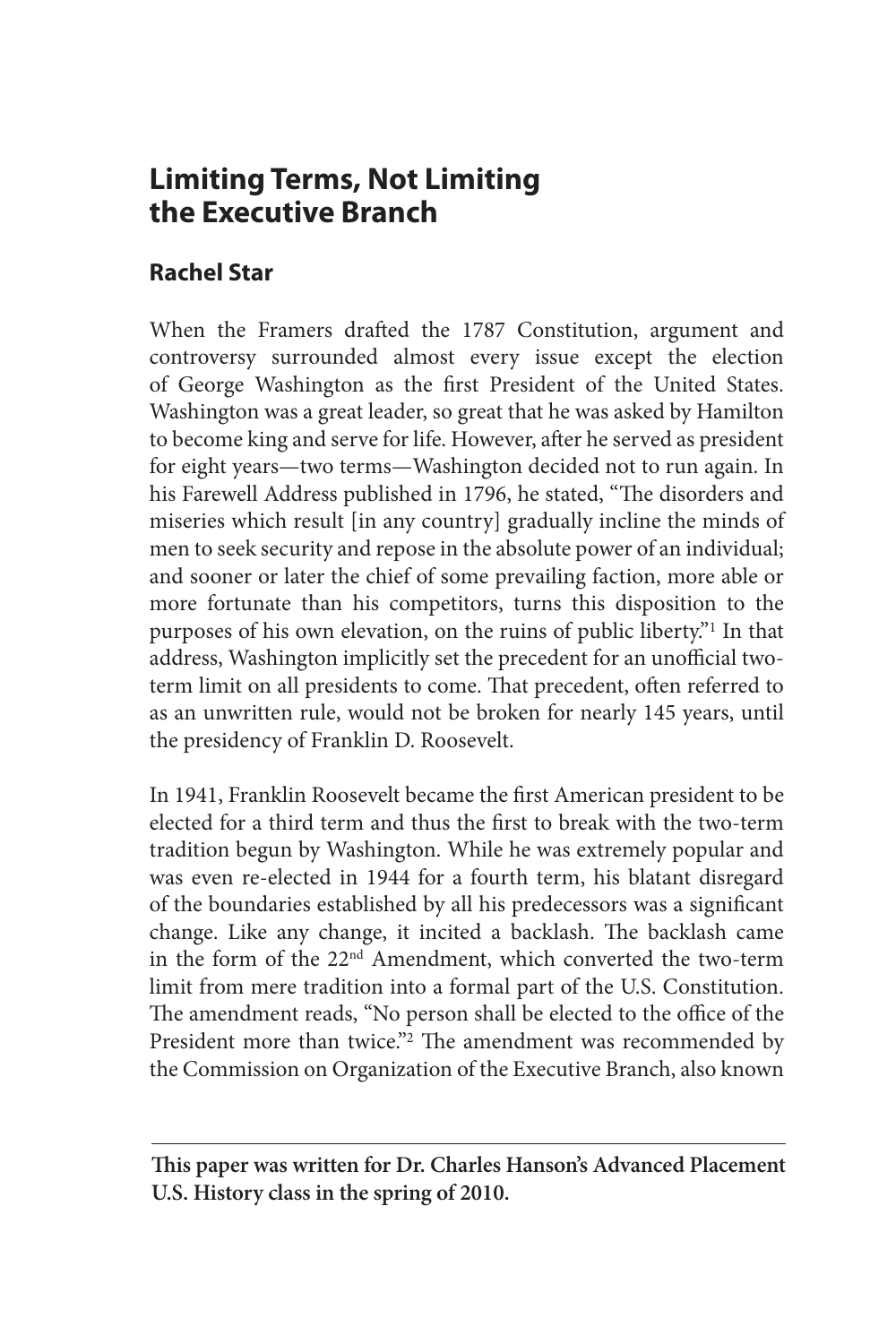as the Hoover Commission. At the urging of the Commission, the amendment was passed by Congress on March 21, 1947, and ratified by the requisite number of states on February 27, 1951.

There is little debate among historians about the original goal of the 22<sup>nd</sup> Amendment. The de jure goal, in terms of the law, was to limit a president to only two terms of office. While that goal is clearly reflected in the text of the amendment, the underlying objective sought by the Hoover Commission was to prevent any future administration from wielding the power and influence of the Roosevelt administration. In attempting to counteract the Roosevelt administration's elevation of the executive branch, the true, de facto goal of the 22<sup>nd</sup> Amendment was to weaken the power of the executive branch.

The amendment has clearly succeeded in its original mission of limiting presidents to two terms. Additionally, it has prevented subsequent politicians from amassing the influence and public dependence that Roosevelt did during the Great Depression and the Second World War. However, this is where historians disagree. While some argue that the amendment causes the president to lose influence and power during his or her second term, thereby weakening the effectiveness of the executive branch, not all agree. The amendment serves as a source of strength to the executive branch as a whole because it distributes and balances the power within the branch, which provides for greater continuity and allows for greater trust and stability.

## **Backlash**

Franklin D. Roosevelt was the first and only person to serve as president for more than two terms. He held office from 1933 to 1945—a total of 12 years. Looking back on history, we know that Roosevelt never became a tyrannical dictator. However, at the time, some feared that Roosevelt was trying to strengthen the power of the executive branch in order to take complete control of the government. That prospect scared many people, especially the Republicans who disapproved of Roosevelt's liberal policies. They may have had reason to be concerned.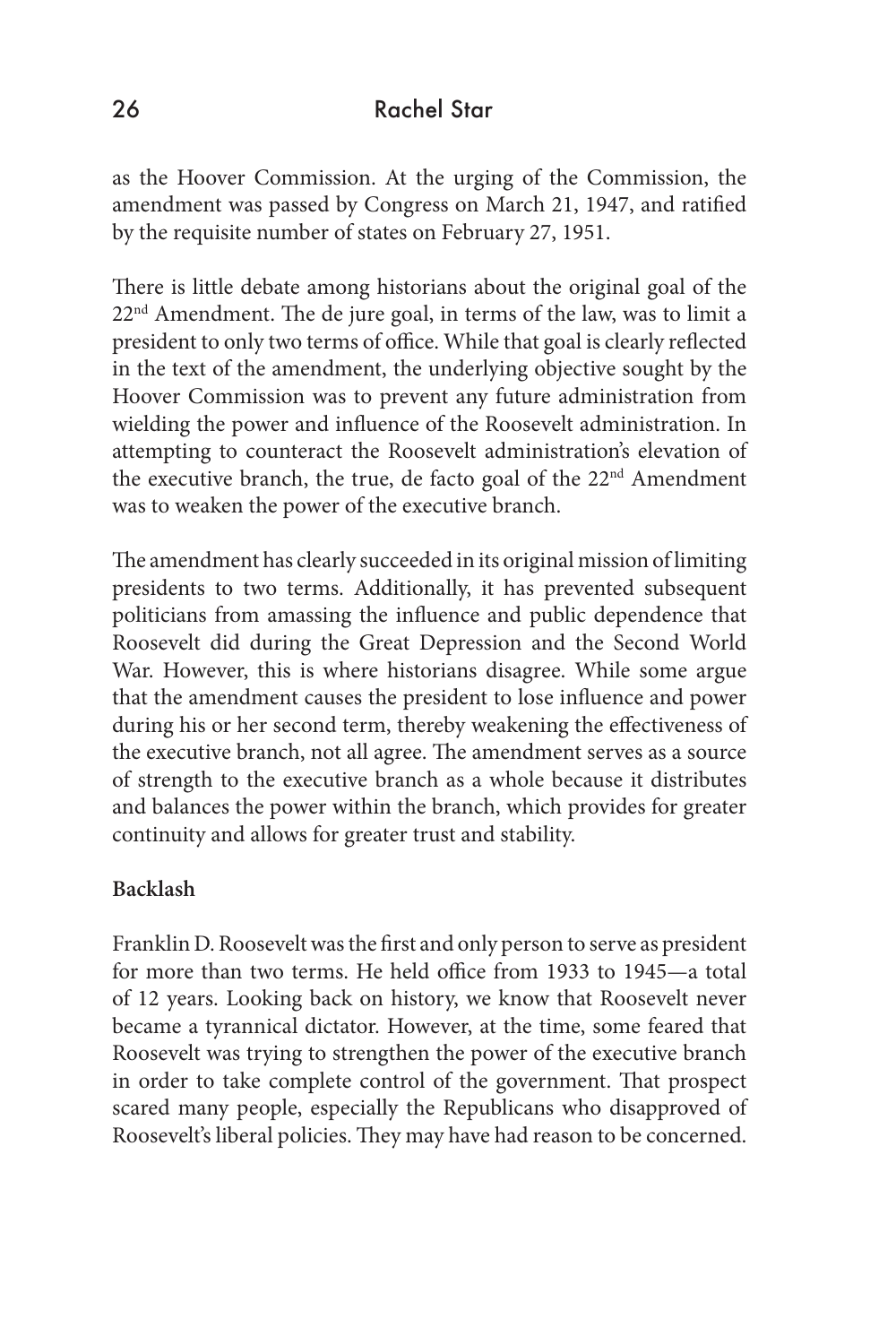During his extended presidency, Franklin D. Roosevelt used loose construction of the Constitution and circumvention of the other branches to greatly expand the power and influence of the executive branch. Bruce Schulman discusses this in *LBJ and American Liberalism*, arguing that Roosevelt "made [the executive branch] the fountainhead and uncontested leader of American politics and policy making… [T]he major powers and responsibilities of American governance, foreign and domestic, lay in the White House and the executive agencies FDR had created."3 Overwhelming evidence from Roosevelt's direct actions while in office backs that viewpoint.

Roosevelt's Lend-Lease Program gave the executive branch sole power over the nation's weapons supply and exports. In order to conceal the United States' entry into the Second World War, Roosevelt established a program—proposed in January of 1941 and passed by Congress in March—with Britain, and later the Soviet Union, so that the United States could lend arms, claiming that the arms would be returned once the war was over. In response, Senator Burton Wheeler published an article in 1941 bashing both Lend-Lease and Roosevelt. Wheeler argued that Lend-Lease (or as he liked to term it, "Lend-Lease-Give") "gives to the President unlimited power to completely strip our air force of its every bomber, of its every fighting plane. It gives to one man—responsible to no one—the power to denude our shores of every warship."4 Lend-Lease was a direct increase in executive power.

Similarly, Roosevelt attempted to increase the power of the executive branch with the introduction of the Judiciary Reorganization Bill of 1937, which would have allowed him and his cabinet to control the Supreme Court. Often known as court packing, the Judiciary Reorganization Bill of 1937 was just that—Roosevelt's attempt to pack the courts with people who agreed with his values and policies. The bill's main provisions would have granted Roosevelt the power to appoint several new justices to the Supreme Court. As historian Marian C. McKenna states in *Franklin Roosevelt and the Great Constitutional War: The Court Packing Crisis of 1937*, "Roosevelt failed to recognize or appreciate the power or reputation of the [Supreme Court] he attacked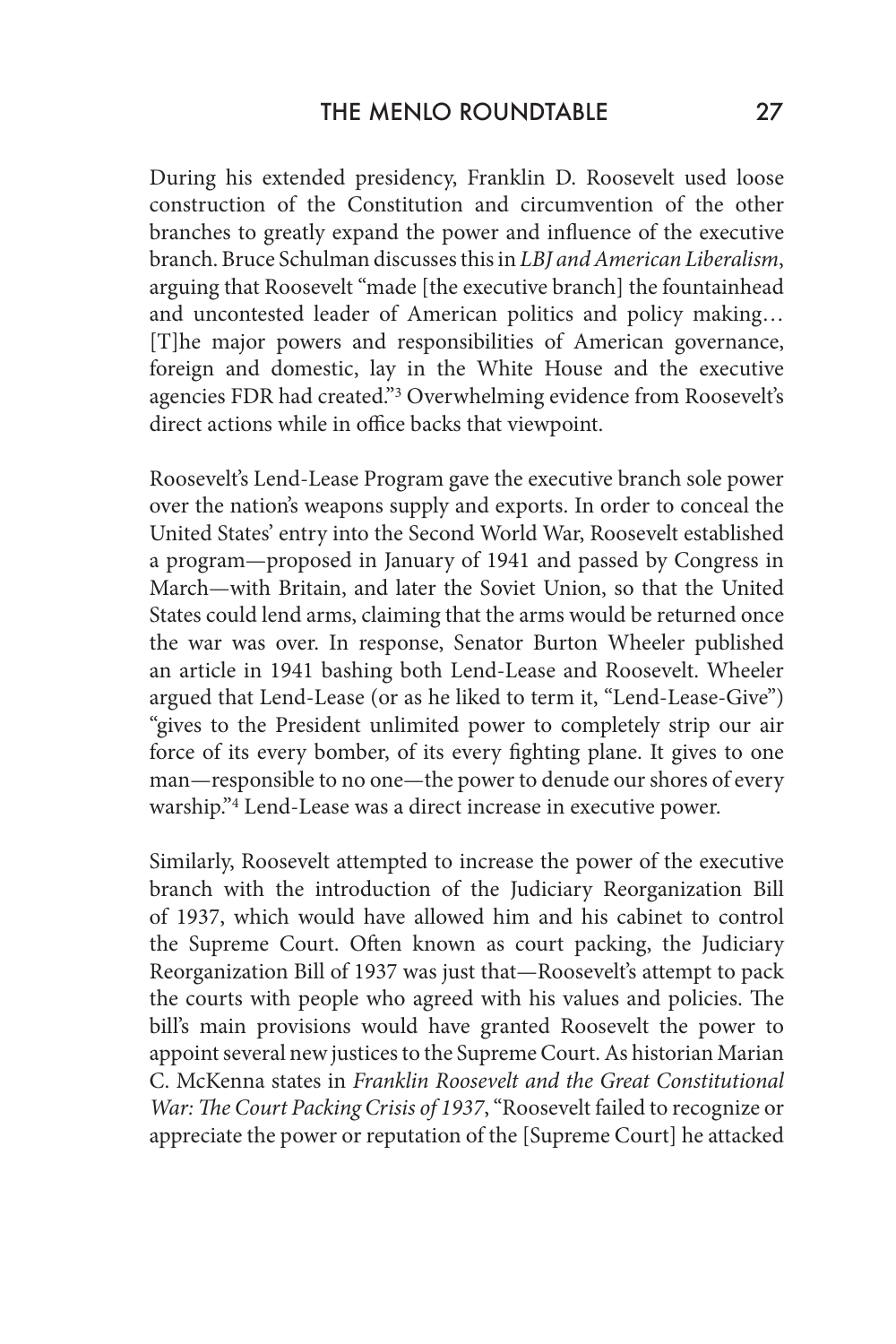and the institutional nature of the American system of government, with its built-in balance of power system."5 Although the bill was not passed, it threatened the Supreme Court enough so that its members became much more conciliatory towards Roosevelt in their subsequent decisions.

Roosevelt openly attacked the upper class, most of which was composed of influential, wealthy, white Republicans. Because of this, many Republicans suffered at the hands of his New Deal programs during his lengthy presidency and wanted to ensure that nothing of the sort ever happened again. The Hoover Commission, which recommended the amendment, included many prominent Republicans. By the time the amendment was proposed, the Republicans had taken majority control in both chambers of Congress. The Republicans tried to protect their party from a repeat of the dominant Democratic force displayed by the Roosevelt administration. By passing the 22<sup>nd</sup> Amendment, even if another powerful president were to be elected, he or she could not wield the same amount of power and influence that Roosevelt had wielded. While the goal of the 22<sup>nd</sup> Amendment was very specific, the effects were extensive: the ratification of the amendment had both intended and unintended consequences.

## **Unintended Consequences**

During a president's second term, the fact that he or she cannot be reelected weakens the executive branch by decreasing its influence and effectiveness within the federal government. This is one of the main arguments of present-day politicians who advocate for the repeal of the 22nd Amendment. A *New York Times* op-ed piece discussed this effect under the name of "second termites" and blamed the amendment for Nixon's Watergate scandal and Clinton's shenanigans with Monica Lewinsky.6 While that view might be extreme, there are reasonable arguments for how the two-term limit decreases the influence and motivation of the executive branch.

A common view is that the 22nd Amendment weakens the executive branch because it forces a president in his or her second term to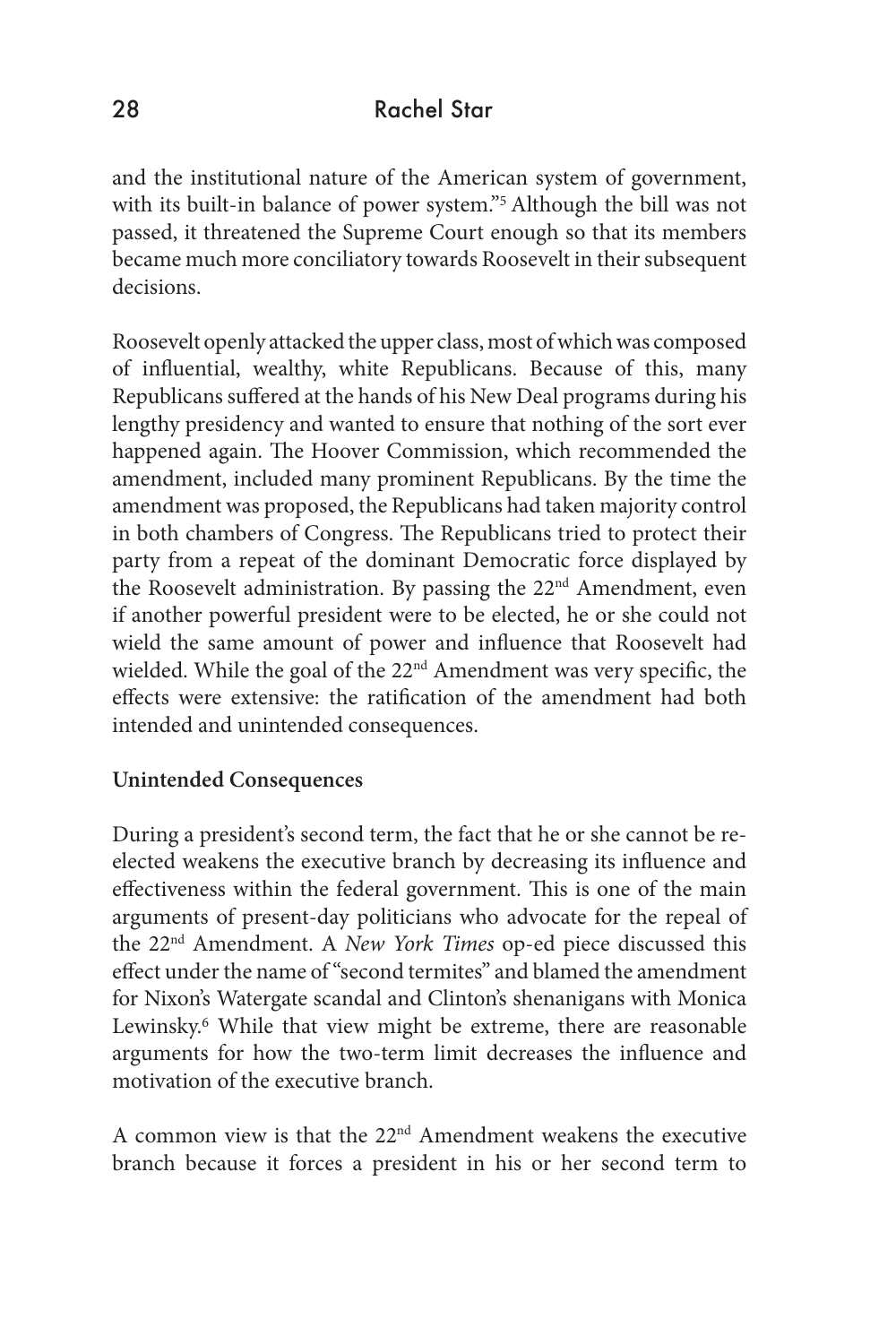become a lame duck. In *The American Presidency*, Clinton Rossiter claims that "the real logic of the Twenty-second Amendment is, then, that it helps to shift the balance of power away from the executive and back towards the legislature."7 Rossiter suggests that because the public looks directly towards the president for leadership, the weakening of the position leads to a weakening of the entire branch.<sup>8</sup> Representative Steny Hoyer took a similar stance in his "Introduction of Bipartisan Bill to Repeal 22<sup>nd</sup> Amendment" speech. In that speech, Hoyer also discusses the concept of a "lame duck" president. He argues that "a 'lame duck' president serving in his second term is less effective dealing with the Congress and the bureaucracy than a president should be."<sup>9</sup> Furthermore, he claims that in their second terms, presidents become subordinate to the powers of Congress and lose much of their political sway.10 This not only shows a decrease in the power of the president as the head of the executive branch, but also suggests that the executive branch is no longer of equal power to the legislative branch.

In addition to becoming a lame duck, historians note that presidents and their administrations may become distracted during the second term, focusing on building a future legacy, rather than on effective governing. In his book, *Giving Up on Democracy*, Victor Kamber argues just this point about distractions in the second term.11 He says, "Presidents also start thinking about their place in history…[I]t often translates into a distracted executive who is busy making retirement plans and establishing his presidential library."12 It stands to reason that a branch headed by a distracted leader would be less effective and weaker.

Furthermore, some argue that placing a restrictive expiration date on the presidency causes presidents to be plagued by a loss of motivation. In *Federalist No. 72*, Alexander Hamilton suggested that an administration restricted by term limits would be less likely to undertake larger projects, because the time constraints might mean that they would not be able to finish carrying out longer-term plans.13 He discussed his opinion that self-preservation is often stronger than the desire to serve one's country when he says,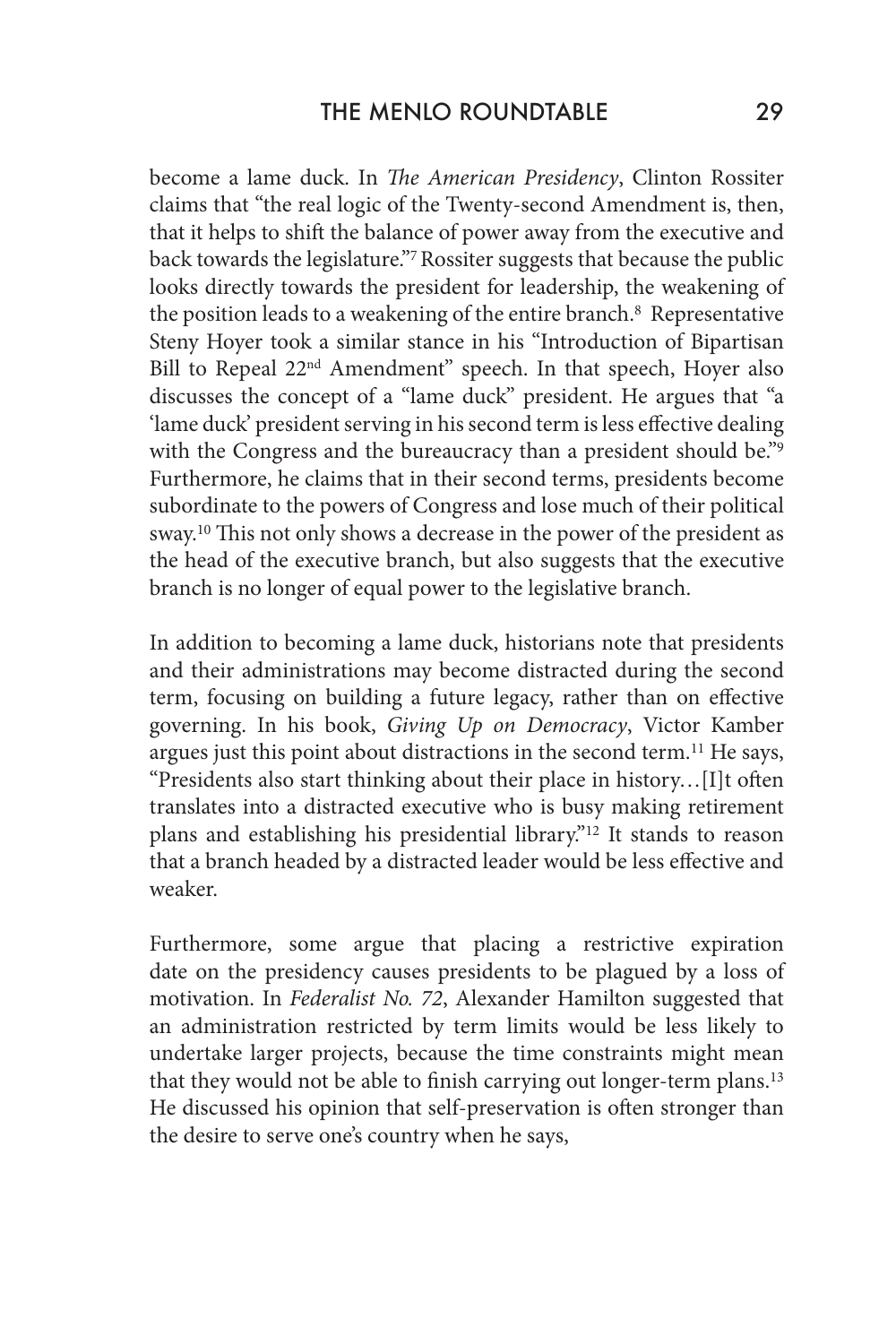*If [a president] could flatter himself with the prospect of being allowed to finish what he had begun, the love of fame…would, on the contrary, deter him from the undertaking, when he foresaw that he must quit the scene before he could accomplish the work, and must commit that, together with his own reputation, to hands which might be unequal or unfriendly to the task.*<sup>14</sup>

The term limits imposed by the 22<sup>nd</sup> Amendment can hurt a president's motivation, in much the same way that these limits create a weak lame duck and a distracted, ineffective leader. This in turn weakens the executive branch, because both the public and the rest of the branch look towards the president for leadership—and weak leadership leads to a weaker branch. However, in addition to these effects there are other unforeseen counteracting forces that serve to strengthen the power of the executive branch.

# **Protecting the Nature of the Republic**

When the 22<sup>nd</sup> Amendment was being written, the Hoover Commission seemed focused on the proximate effects of the amendment. In other words, they designed the amendment to protect Republicans against another dominant Democratic force exerting prolonged power over the government. But in reality the amendment protects the entire Republic from the abuses of a potential monarchy or dictatorship. By providing this ultimate protection of the Republic, the amendment actually serves to strengthen the executive branch, rather than to weaken it as the Republicans hoped.

When the Framers wrote the Constitution, they had specific reasons for creating terms of office [not the same as term *limits*] and democratic elections: they did not want to establish a monarchy such as existed in England. In Thomas Jefferson's letter to Edmund Pendleton, he explained, "My reason for fixing [members of governement] in office for a term of years rather than for life, was that they might have in idea that they were at a certain period to return into the mass of the people & become the governed instead of the governor which might still keep alive that regard to the public good that otherwise they might perhaps be induced by their independence to forget."<sup>15</sup> Later, in a letter to Isaac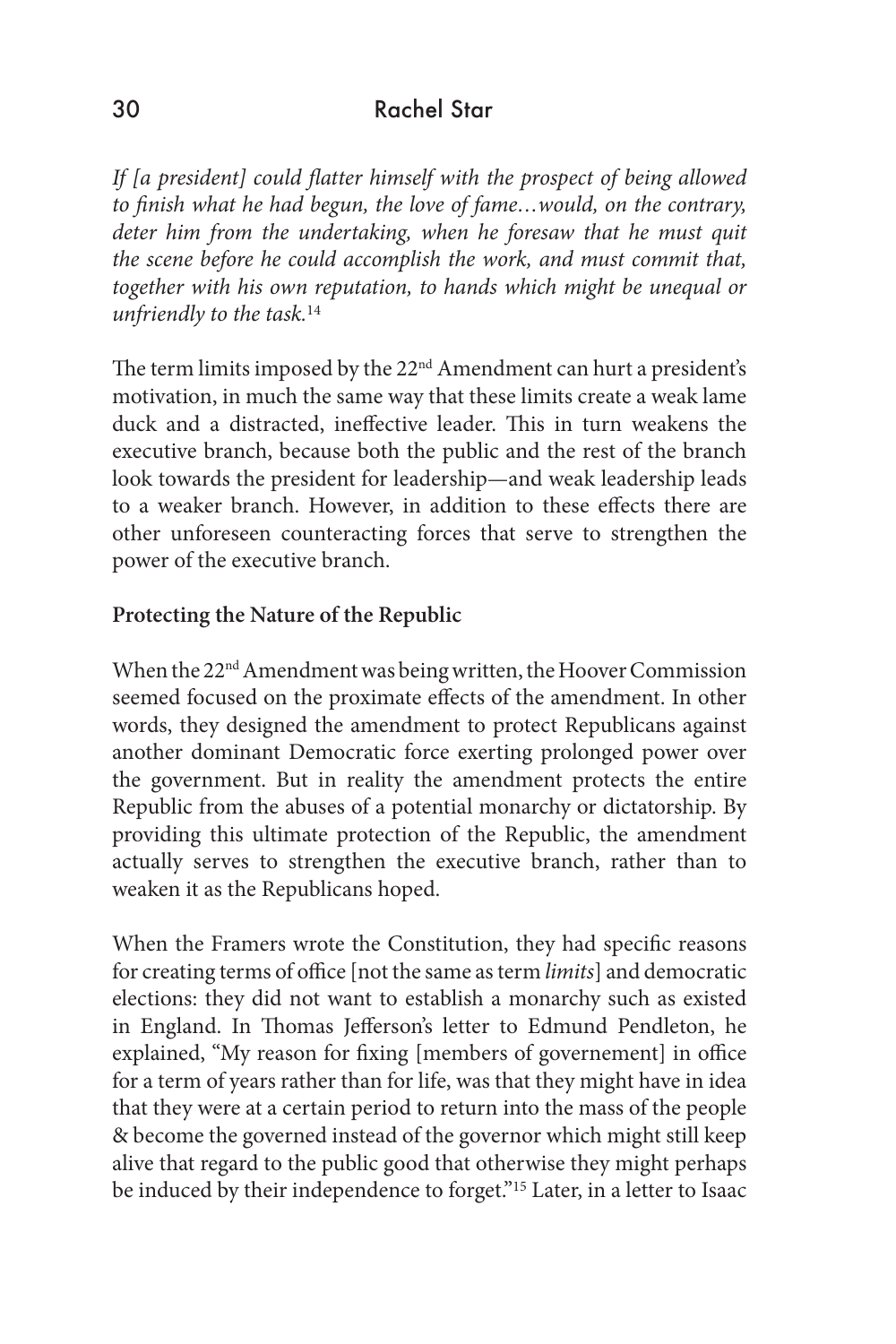Weaver, he argues that, "If some period be not fixed, either by the Constitution or by practice, to the services of the First Magistrate, his office, though nominally elective, will, in fact, be for life; and that will soon degenerate into an inheritance."<sup>16</sup> In those two letters, Jefferson demonstrates how term limits remind a president of the republican ideals and keep one man from becoming all-powerful. Jefferson understood that if a tyrannical president gained power, the executive branch as a whole would suffer because all of its power would be concentrated in one place. That concentration of power would actually undermine the system of checks and balances and cause instability within the entire executive branch.

The fear of Roosevelt becoming too powerful was clearly illustrated in a campaign button used by supporters of Wendell Willkie in the 1940 presidential election against Franklin D. Roosevelt: the election for Roosevelt's third term. The text of the button reads "No Third Internationale, Third Reich, Third Term." (See appendix.) Willkie and his followers believed that a president serving for more than two terms would become a dictator, which would lead to the suppression of civil rights and the demise of the Republic. Thus the aim of Willkie's campaign was to paint Roosevelt as both a dictator and a suppressor of civil rights. In order to do this, the campaign drew parallels with dictatorial Germany under the Third Reich and the Third International under Stalin. Those parallels suggested that term limits could serve to strengthen the executive branch because they protect the distribution of powers within the executive branch. The Wilkie campaign implied that a monarch or dictator would negate the complicated structure of advisors and cabinet members that a current-day president has. The decision-making power could be concentrated in one man alone, and that one man could usurp the power of his peers—the rest of the executive branch. This button suggests that without term limits all of the power would be concentrated in one figure, the president, thus severely weakening the branch as a whole.

#### **Vice Presidents**

The term limits imposed by the  $22<sup>nd</sup>$  Amendment have also had the effect of elevating the status of the vice president. In his book, *America's*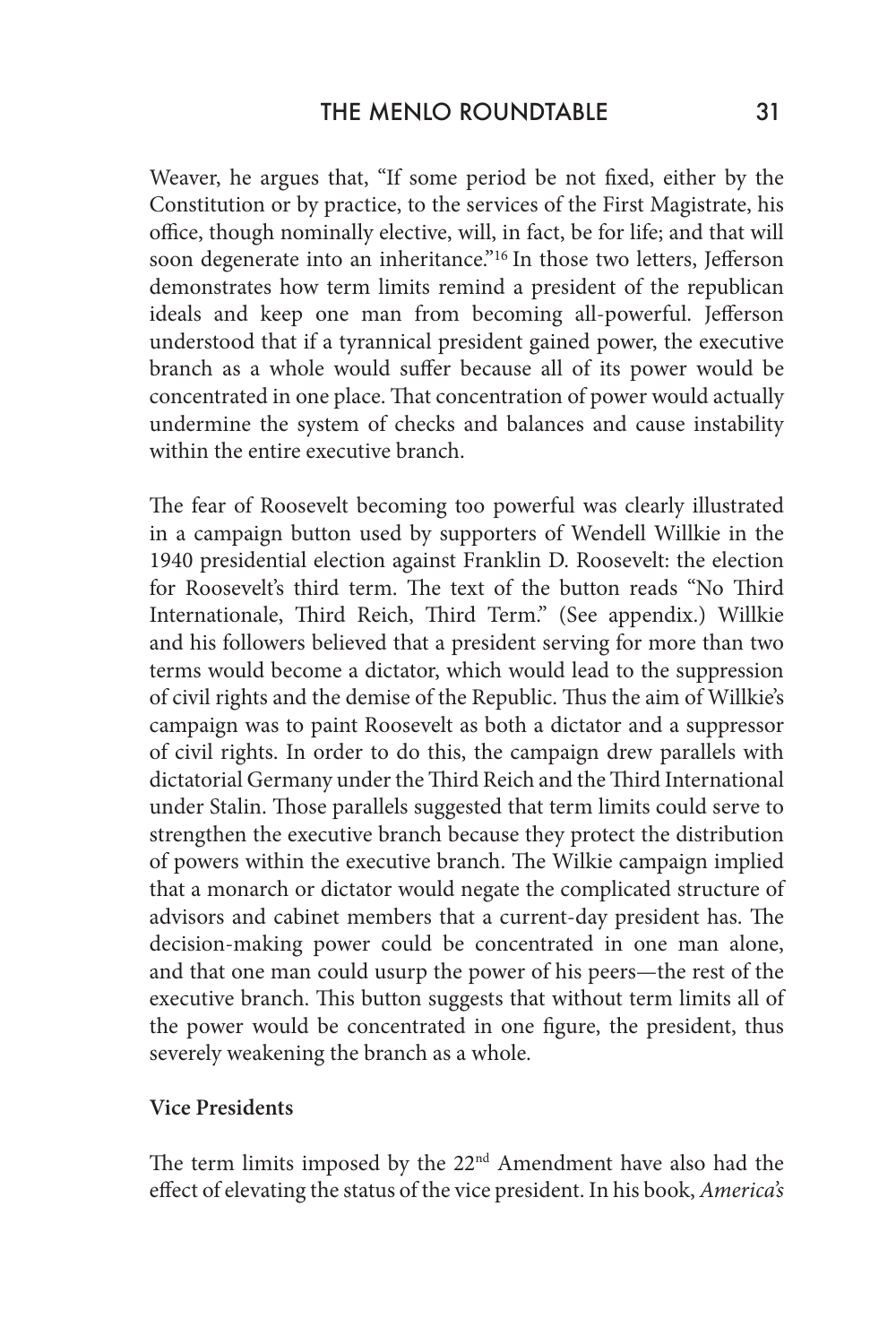*Constitution: A Biography*, Akhil Reed Amar claims that by limiting the number of terms allowed to a single president, the amendment forces second-term presidents to choose more competent vice-presidents as their own handpicked successors to carry on their legacy.17 Thus, the 22<sup>nd</sup> Amendment greatly increases the influence and status of the vice president. He argues:

*Indeed, since the adoption of the Two Term Amendment, America has witnessed a remarkable rise in the status of her vice presidents…Along this dimension, it would seem that the Amendment has been a remarkable success, prompting presidents to pick stronger VPs and encouraging the republic to avoid thinking of any one man as utterly indispensable.*<sup>18</sup>

This theory is supported by the drastic increase in the number of vice presidents who have headed their party's ticket in a subsequent election since the ratification of the 22<sup>nd</sup> Amendment. In the ten administrations prior to the amendment, only two vice presidents were powerful and popular enough to win the nomination of their party: Teddy Roosevelt and Harry Truman. However, since the 22<sup>nd</sup> Amendment, six out of ten vice presidents have gone on to head their party's ticket in a subsequent election: Lyndon Johnson, Hubert Humphrey, Richard Nixon, Gerald Ford, George H. W. Bush, and Al Gore.

While the vice president is only a single individual within the executive branch, the increase in his or her status enhances the overall power of the executive branch. This is because strengthening the vice president adds a second competent leader to the branch, translating into more brainpower, energy, and stability. It not only increases the number of powerful politicians in the branch but also causes the power within the executive branch to be more evenly distributed. In addition, having a more powerful and competent vice president counters the common public image that the executive branch depends solely on the power of the president, thus increasing the public's trust in the branch overall.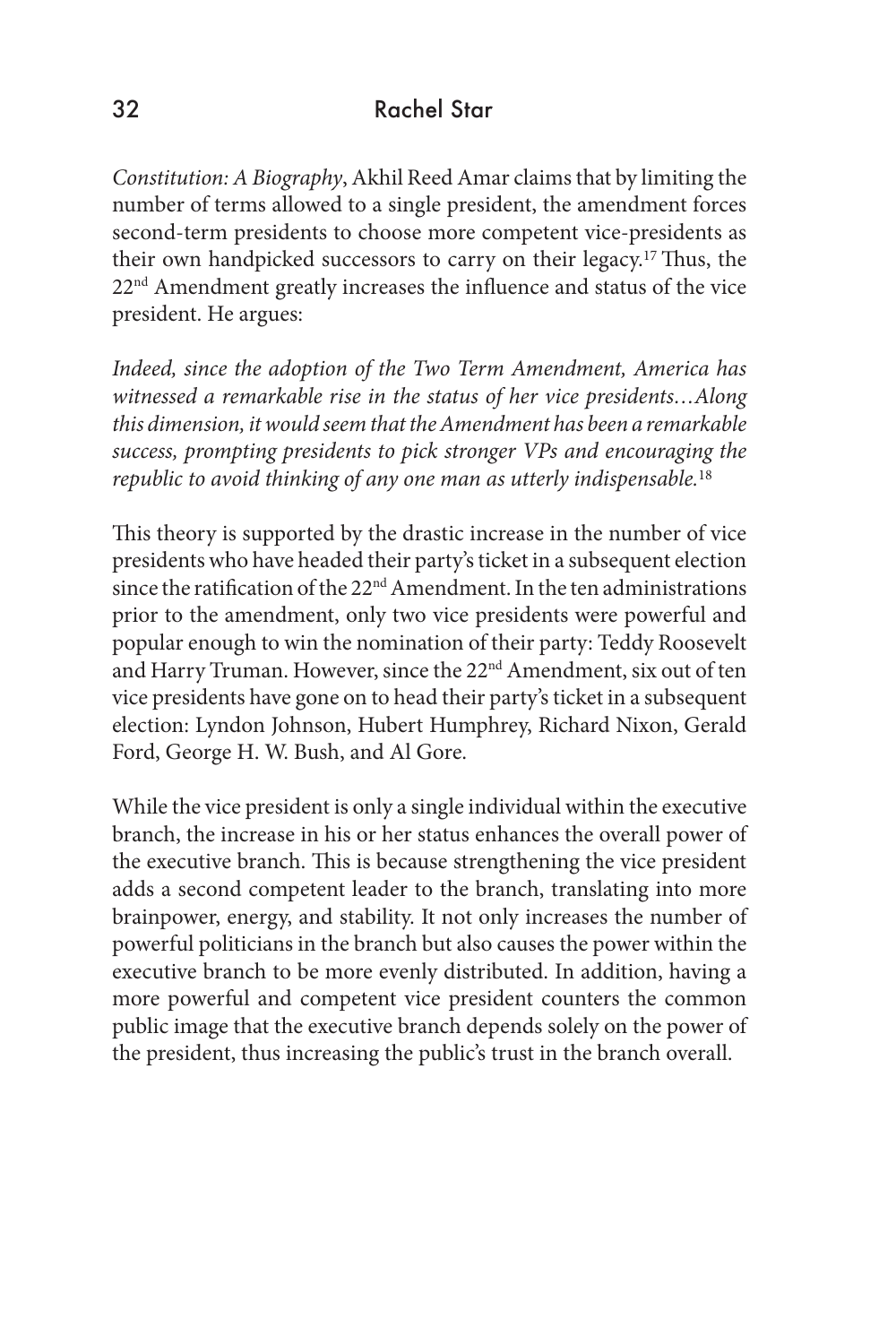## **Nixon and Reagan: Examples in Practice**

While it is difficult to prove that the 22<sup>nd</sup> Amendment has actually strengthened the power of the executive branch, many historical examples support that view. In particular, both the Nixon and Reagan administrations demonstrated extensive power in the executive branch. President Nixon transformed the executive branch into an even more powerful force in the federal government in order to protect the country from its enemies. Additionally, President Reagan's executive branch demonstrated increased power by enforcing his own opinions on the budget.

Arthur M. Schlesinger, Jr. discusses the especially powerful executive branch under presidents Nixon and Reagan in his book, *The Imperial Presidency*. Schlesinger observes that after the Korean War, "the executive branch…continued, it seemed inexorably, to accumulate power at the expense of Congress."19 That viewpoint is supported by the actions of both presidents and their administrations during their time in office.

In 1971, the Symington Committee discovered Nixon's covert operations in Laos. According to Schlesinger, "the executive branch had led Congress to believe that American bombing over Laos was directed against the North Vietnamese troops passing along the Ho Chi Minh trails in southeastern Laos…[T]he executive branch had been waging a separate and secret war in support of the Vientiane government."20 In that instance, the executive demonstrated an increase in power and influence by bypassing Congress and carrying out his own plans secretly. President Reagan displayed his power and influence by consistently rejecting advice regarding the fiscal budget. Despite economic turmoil and severe budget gaps, Reagan repeatedly refused to change his plans and said that he would "stay the course." In his "Message to the Congress Transmitting the Fiscal Year 1983 Budget," he said, "Our task is to persevere; to stay the course; to shun retreat; to weather the temporary dislocations and pressures that must inevitably accompany the restoration of national economic, fiscal, and military health," despite many recommendations for specific contrary action.<sup>21</sup>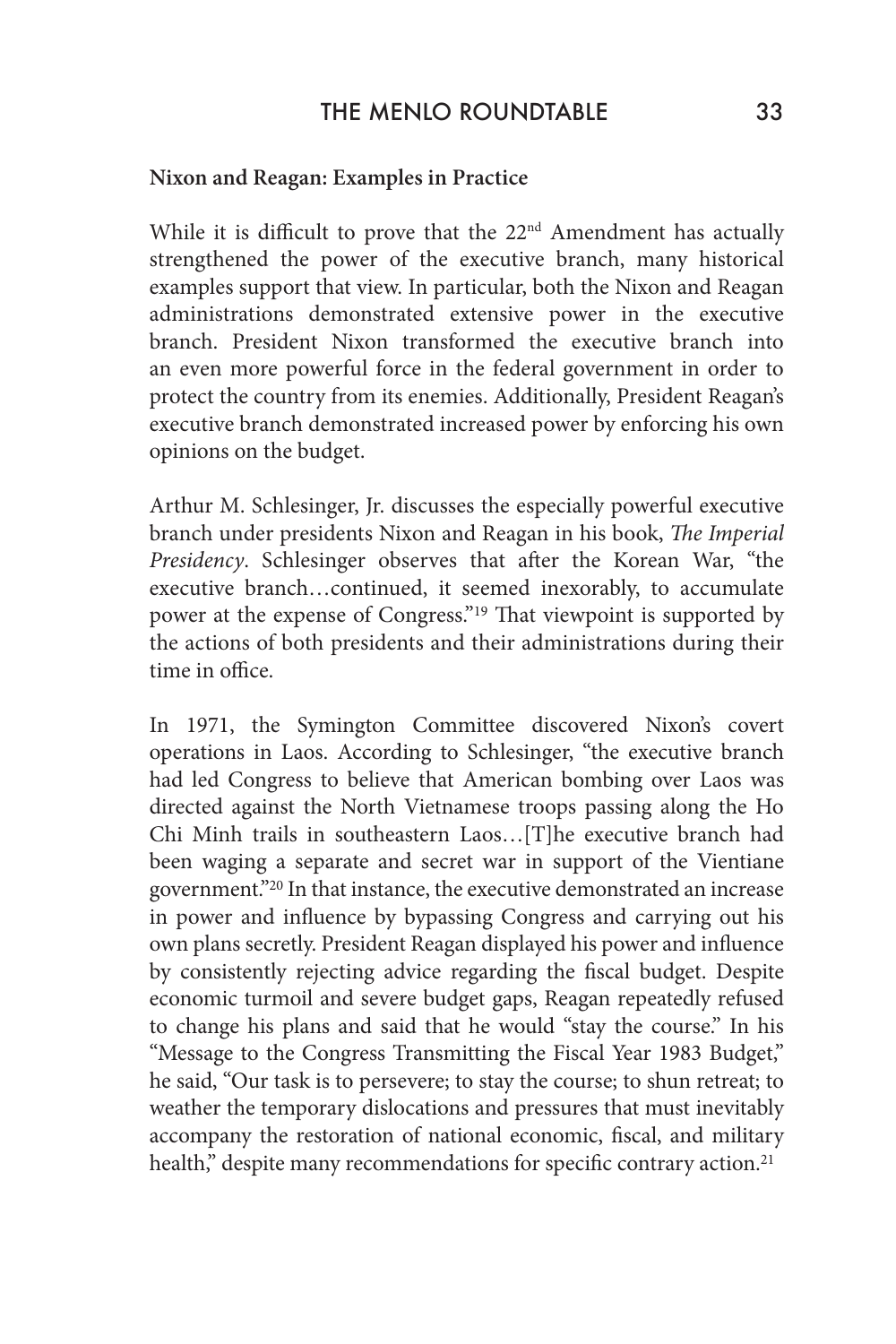# **Conclusion**

The initial goal of the 22<sup>nd</sup> Amendment was to prevent another period of prolonged Democratic control by weakening the power of the executive branch. However, that goal has not been achieved. In fact, the executive branch has been strengthened by the limits imposed by the amendment—both in theory and in practice. The amendment changed the Constitution by limiting the president to only two terms, but also changed the balance of powers in the federal government—and thus effectively altered the fundamental structure of our government.  $\bullet$ 

# **Appendix**



**Source:** *"No Third Internationale, Third Reich, Third Term." New Hampshire Political Library Digital Archives. http://collections.politicallibrary.org/ (accessed December 6, 2009).*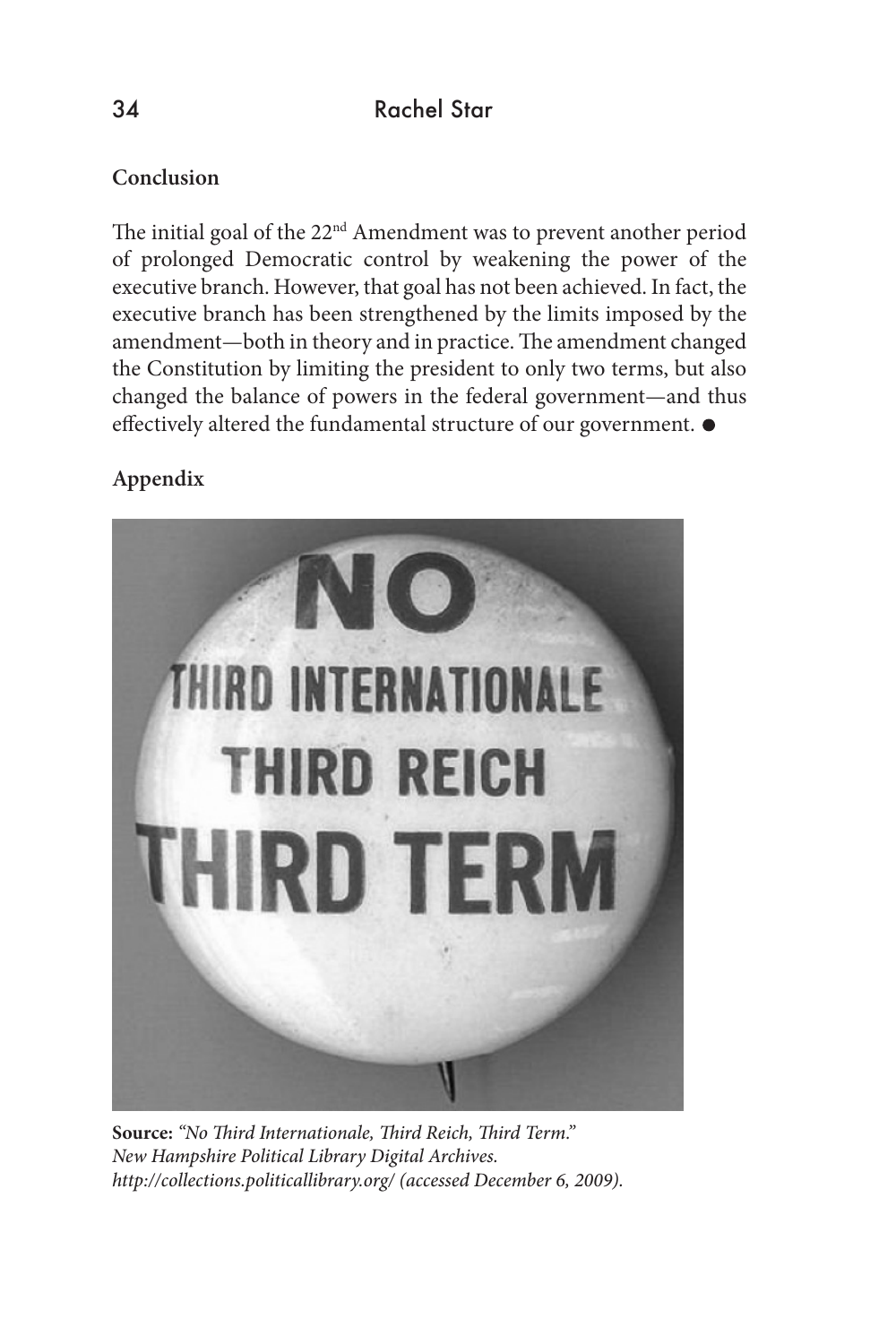## **Notes**

1. George Washington, "Farewell Address, 1796," (Published in *American Daily Advertiser*, September 26, 1796), Institute for American Liberty, http://www.liberty1.org/farewell.htm (accessed March 6, 2010).

2. "The Constitution of the United States," Amendment 22.

3. Bruce Schulman, *Lyndon B. Johnson and American Liberalism* (Boston: Bedford/ St. Martin's, 2007), 14.

4. Burton K. Wheeler, "The Menace of Lend-Lease" (speech, Washington, D.C., January 6, 1941) Annals of American History, http://america.eb.com/america/print?articleId=387091, (accessed March 6, 2010).

5. Marian C. McKenna, *Franklin Roosevelt and the Great Constitutional War: The Court-Packing Crisis of 1937* (New York: Fordham University Press, 2002), xxiv.

6. James MacGregor Burns and Susan Dunn, "No More Second-Term Blues," *New York Times*, January 5, 2006, Op-Ed.

7. Clinton Rossiter, *The American Presidency* (New York: The New American Library, 1964), 226.

8. Ibid., 224-226.

9. Steny Hoyer, "Introduction of Bipartisan Bill to Repeal 22<sup>nd</sup> Amendment," (speech, Washington, D.C., February 17, 2005), Office of the Majority Leader, http://democraticleader.house.gov/ media/press.cfm?pressReleaseID=1028 (accessed December 6, 2009).

10. Ibid.

11. Victor Kamber, *Giving Up on Democracy* (Washington, D.C.: Regnery Publishing, Inc., 1995), 123.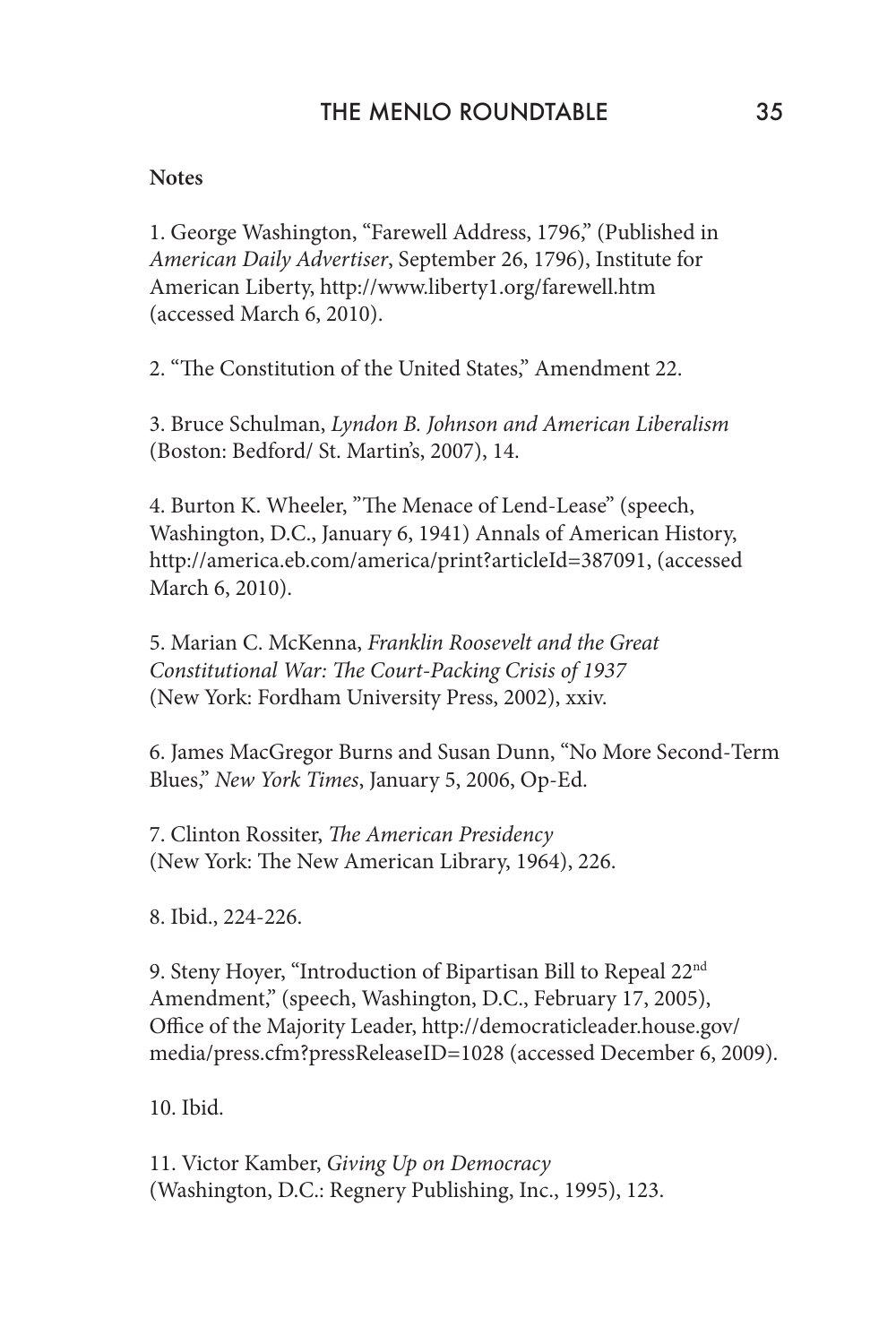12. Ibid.

13. Alexander Hamilton, "The Federalist No. 72," March 19, 1778, Gale History Resource Center, http://galenet.galegroup.com/servlet/ HistRC/ (accessed December 6, 2009).

14. Ibid.

15. Thomas Jefferson to Edmund Pendleton, August 26, 1776, *The Letters of Thomas Jefferson*, http://avalon.law.yale.edu/18th\_century/let9.asp (accessed February 15, 2010).

16. Thomas Jefferson to Isaac Weaver Jr., Washington, June 7, 1807, in *The Writings of Thomas Jefferson*, ed. Albert Ellery Bergh (Washington D.C.: The Thomas Jefferson Memorial Association, 1905), 220.

17. Akhil Reed Amar, *America's Constitution: A Biography* (New York: Random House, 2005), 438.

18. Ibid.

19. Arthur M. Schlesinger, Jr., *The Imperial Presidency* (New York: Mariner Books, 2004), 163.

20. Ibid., 203.

21. Ronald Reagan, "Message to the Congress Transmitting the Fiscal Year 1983 Budget," (speech, Washington, D.C., February 8, 1982), University of Texas, http://www.reagan.utexas.edu/archives/ speeches/1982/20882b.htm> (accessed February 16, 2010).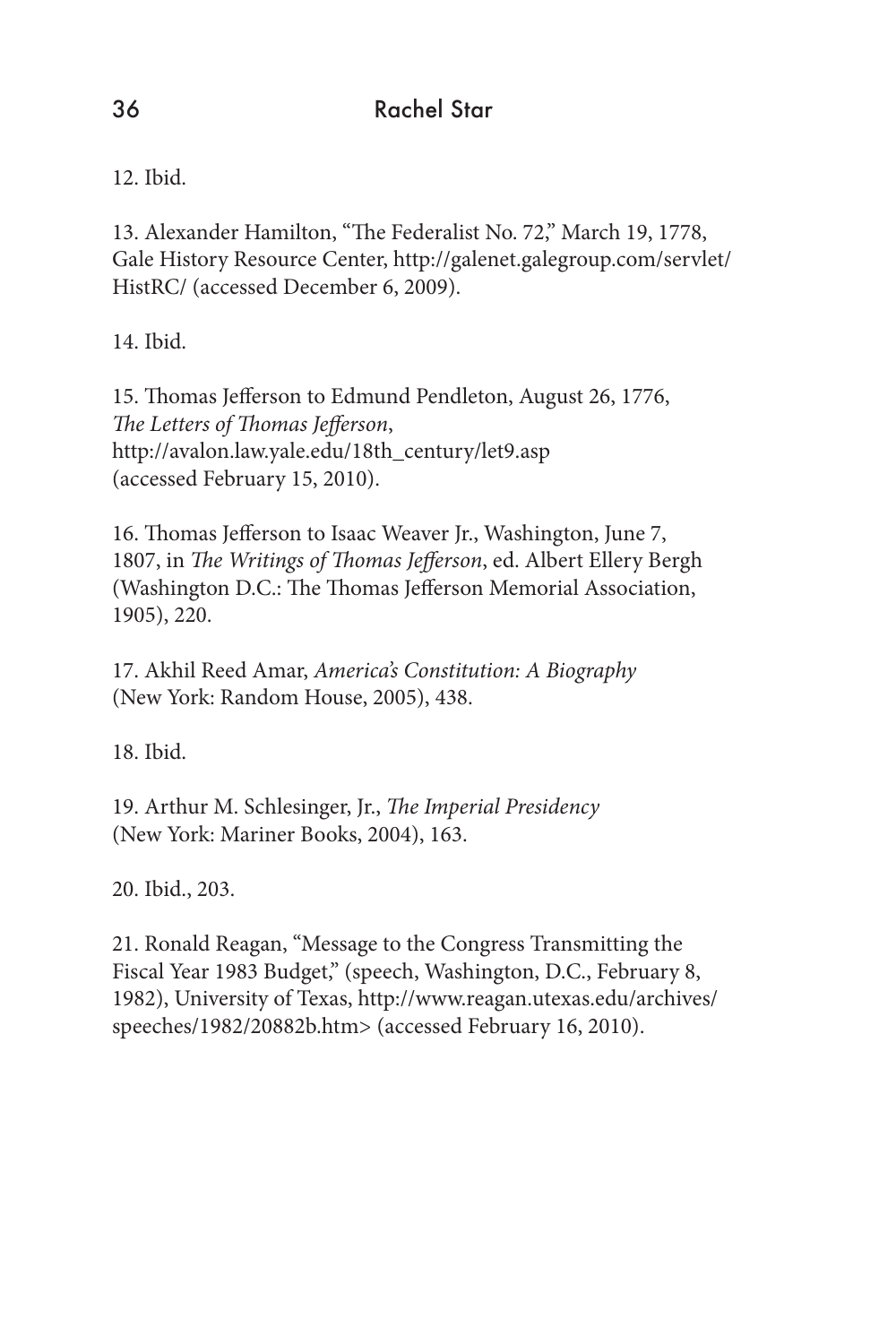## THE MENLO ROUNDTABLE 37

### **Bibliography**

#### *Primary Sources*

Hamilton, Alexander. "The Federalist No. 72." March 19, 1778. Gale History Resource Center, http://galenet.galegroup.com/servlet/ HistRC/ (accessed December 6, 2009).

Hoyer, Steny. "Introduction of Bipartisan Bill to Repeal 22nd Amendment." Speech, Washington, D.C., February 17, 2005. Office of the Majority Leader. http://democraticleader.house.gov/ media/press.cfm?pressReleaseID=1028> (accessed December 6, 2009).

Jefferson, Thomas. Thomas Jefferson to Edmund Pendleton, August 26, 1776. *The Letters of Thomas Jefferson*. http://avalon.law. yale.edu/18th\_century/let9.asp (accessed February 15, 2010).

Jefferson, Thomas. Thomas Jefferson to Isaac Weaver Jr., Washington, June 7, 1807. In *The Writings of Thomas Jefferson*, ed. Albert Ellery Bergh. Washington D.C.: The Thomas Jefferson Memorial Association, 1905.

"No Third Internationale, Third Reich, Third Term." New Hampshire Political Library Digital Archives. http://collections.politicallibrary. org/ (accessed December 6, 2009).

Reagan, Ronald. "Message to the Congress Transmitting the Fiscal Year 1983 Budget." Speech, Washington, D.C., February 8, 1982. University of Texas. http://www.reagan.utexas.edu/archives/ speeches/1982/20882b.htm (accessed February 16, 2010).

"The Constitution of the United States." Amendment 22.

Washington, George. "Farewell Address 1796." Published Speech, American Daily Advertiser, September 26, 1796. Institute for American Liberty. http://www.liberty1.org/farewell.htm > (accessed March 6, 2010).